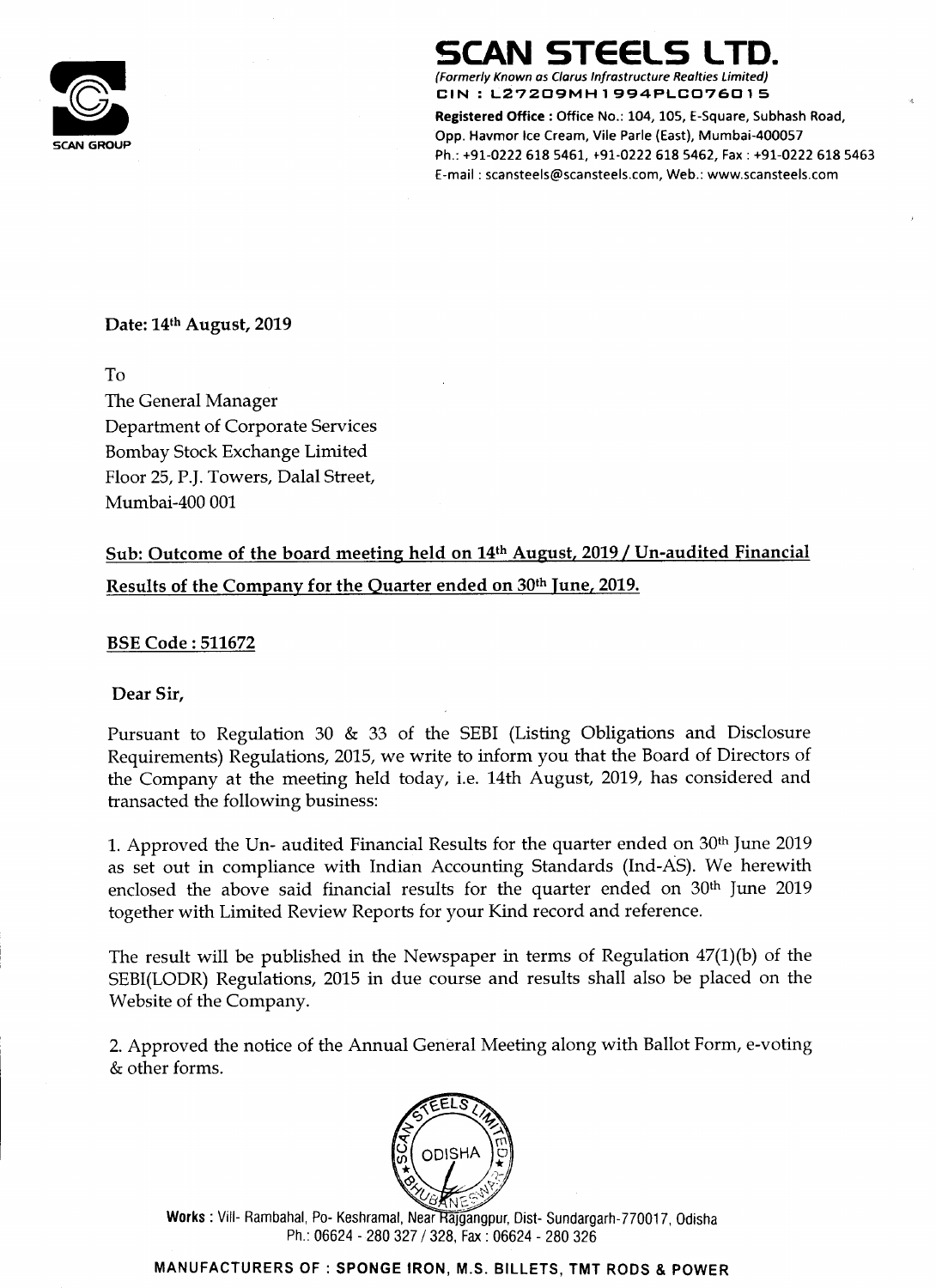# SCAN STEELS LTD.



(Formerly Known as Clarus Infrastructure Rea/ties Limited) CIN : L27209MH1994PLCD76015

Registered Office : Office No.: 104, 105, E-Square, Subhash Road,<br>Opp. Havmor Ice Cream, Vile Parle (East), Mumbai-400057 CIN : L27209MH1994PLC076015<br>Registered Office : Office No.: 104, 105, E-Square, Subhash<br>Opp. Havmor Ice Cream, Vile Parle (East), Mumbai-400057<br>Ph.: +91-0222 618 5461, +91-0222 618 5462, Fax : +91-022 Ph.: +91—0222 618 5461, +91-0222 618 5462, Fax : +91-0222 618 5463 E-mail : scansteels@scansteels.com, Web.: www.scanstee|5.com

3. Fixed the date of Annual General Meeting of Members scheduled to be held on, Monday, 30<sup>th</sup> September, 2019 at 10.00 A.M. at the Conference Room (Office No. 11) Situated on the Ground Floor of "E-Square" Building, Subhash Road, Near Garware House, Opp. havmor ice-cream, Vile- Parle (E), Mumbai - 400057.

4. Fixed the Date of Book Closure from Monday, 23rd day of September, 2019 to Monday, the 30th day of September, 2019 (Both days inclusive) for the purpose of annual general meeting.

5. Fixed the Cutoff date for E-Voting for AGM on Monday, 23rd September, 2019

Please acknowledge and take on record the same. Thanking you, For SCAN STEELS LIMITED





6. Remote E-Voting Window will open for AGM from Friday, 27th September, 2019 from 9.00 am. and ends on Sunday, 29th September, <sup>2019</sup> at 05.00 pm.

Works : Vill- Rambahal, Po- Keshramal, Near Rajgangpur, Dist- Sundargarh-770017, Odisha Ph.: 06624 - 280 327 / 328, Fax : 06624 - 280 326

7. Approved the Cost Audit Report for the Financial Year 2018-19 conducted by <sup>M</sup>/ 5. Ray Nayak and Associates, Cost Accountants, Bhubaneswar.

8. Appointment of M/s. Amarendra Mohapatra & Associates, Prop. CS. Amarendra Mohapatra, Company Secretaries as Secretarial Auditors of the Company for the financial year 2019-2020 in supersession of Earlier appointment of M/ s. K.K. Giri and Associates who was appointed as <sup>a</sup> Secretarial Auditors of the Company for the financial year 2019-2020.

9. Mr. Arihant Kumar Bothra, Practicing Chartered Accountant, (Membership No. FCS 426566) has been appointed as the Scrutinizer to scrutinize the remote e-voting process (including the Ballot Form received from the Members who do not have access to the remote e-voting process)

The Meeting commenced at 4.00 RM. and concluded at 6.00 P.M. on Wednesday, 14\*hAugust, 2019

Prabir Kumar Das

President & Company Secretary Encl: As above

## MANUFACTURERS OF : SPONGE IRON, M.S. BILLETS, TMT RODS & POWER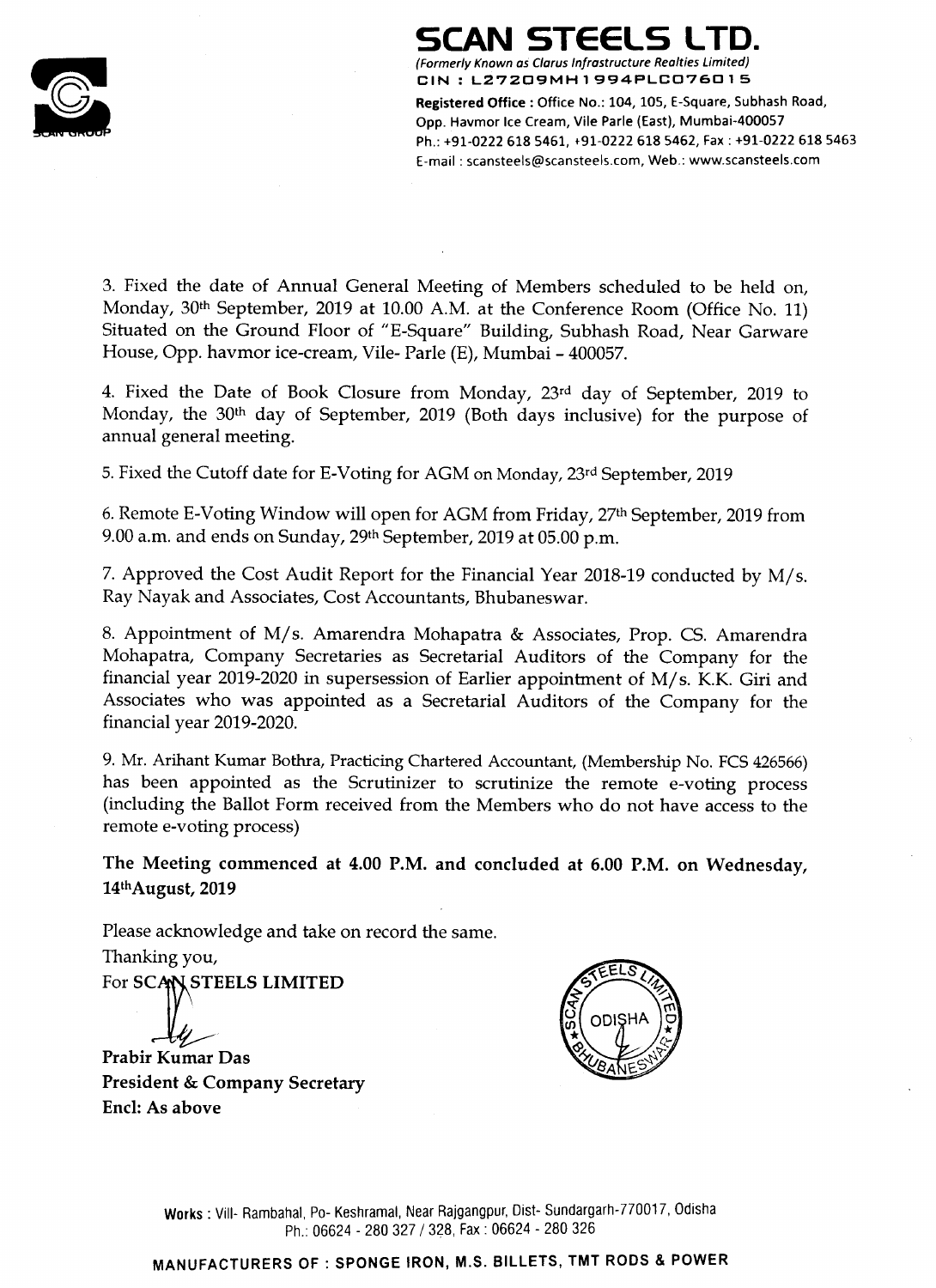5TH FLOOR, IDCO TOWER, JANAPATH, TEL : 0674 — 2541043, 2545880 \_ 2546414 Email:srbbbsr@rediffmail.com



| <b>JAJPUR ROAD</b>          | 06726-220345      |
|-----------------------------|-------------------|
| <b>NEW DELHI</b>            | $-011 - 51601983$ |
| KOLKATA                     | $-033 - 30930975$ |
| SECUNDERABAD - 040-27510739 |                   |

Auditor's Report on Quarterly lnd AS Financial Results of Scan Steels Limited pursuant to Regulation <sup>33</sup> of SEBI (Listing Obligations and Disclosure Requirements) Regulations, 2015.

### The Board of Directors of Scan Steels Limited

We have reviewed the accompanying statement of unaudited Ind AS financial results of Scan Steels Limited ('The Company') for the quarter ended 30<sup>th</sup> June, 2019. This statement is the responsibility of the Company's Management and has been approved by the Board of Directors. Our responsibility is to issue <sup>a</sup> report on these financial statements based on our review.

### Bhubaneswar, Partner 14<sup>th</sup> August, 2019 M.No. 306323 UDIN: 19306323AAAAAX4189

We conducted our review of the Statement in accordance with the Standard on Review Engagements (SRE) <sup>2410</sup> "Review of Interim Financial Information Performed by the Independent Auditor of the Entity", issued by the Institute of Chartered Accountants of India. This standard requires that we plan and perform the review to obtain moderate assurance as to whether the financial statements are free of material misstatement. <sup>A</sup> review is limited primarily to inquiries of company personnel and analytical procedures applied to financial data and thus provides less assurance than an audit. We have not performed an audit and accordingly, we do not express an audit opinion.

Based on our review conducted as above, nothing has come to our attention that causes us to believe that the accompanying statement of unaudited financial results prepared in accordance with applicable accounting standards and other recognized accounting practices and policies has not disclosed the information required to be disclosed in terms of Regulation <sup>33</sup> of the SEBI (Listing Obligations and Disclosure Requirements) Regulations, <sup>2015</sup> including the manner in which it is to be disclosed, or that it contains any material misstatement.

> For SRB & Associates Chartered Accountants

Firm Regd. No- 310009E  $Covov$ Khirod Swain

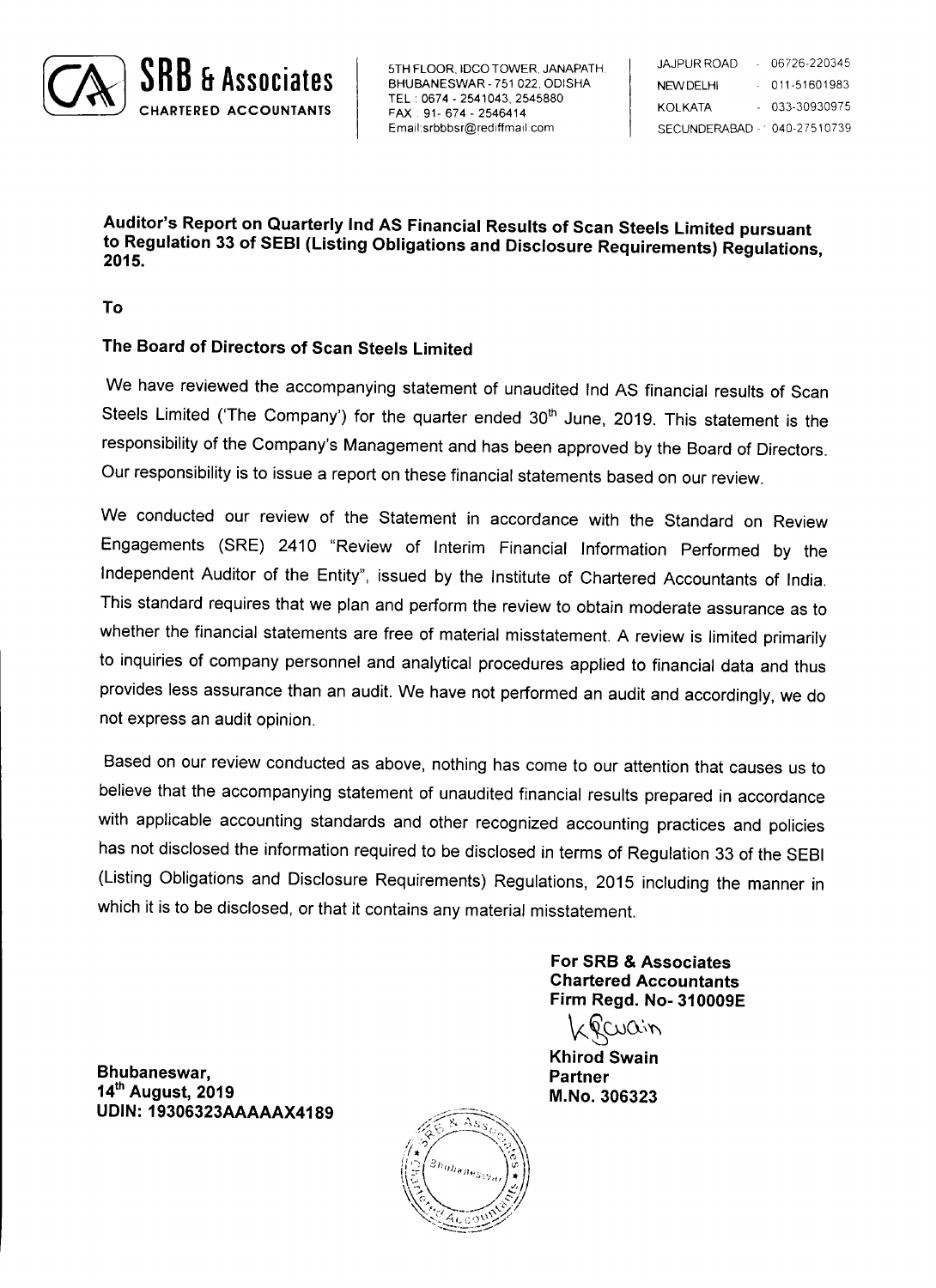

Scan Steels Limited

5CAN GROJP (CIN-L27209MH1994PLC076015)

Reg. Off: Office No. 104, 105, E-Square, Subhash Road, Vile Parle (East), Mumbai-400057 Telephone: +91—022—26185461 ; Email: scansteels@scansteels.com

UNAUDITED FINANCIAL RESULTS FOR THE QUARTER ENDED 30TH JUNE, 2019

(Amount Rs. In Lacs, except earning per share data )

|                  |                                                                     |                  | <b>Year Ended</b>                 |                                                        |                |
|------------------|---------------------------------------------------------------------|------------------|-----------------------------------|--------------------------------------------------------|----------------|
| <b>SI</b><br>No. | <b>Particulars</b>                                                  | 30.06.2019       | 31.03.2019                        | 30.06.2018                                             | 31.03.2019     |
|                  |                                                                     | <b>Unaudited</b> | <b>Audited (Refer)</b><br>Note 2) | Unaudited                                              | <b>Audited</b> |
|                  | Income from Operations                                              |                  |                                   |                                                        |                |
| a)               | (i) Gross Sales/ income from operations                             | 18,112.86        | 17,046.55                         | 18,059.68                                              | 65,682.79      |
|                  | (iii) Other Operating Income                                        |                  | 606.75                            | 929.39                                                 | 3,845.32       |
|                  | Total Revenue from operations (i+ii)                                | 18,112.86        | 17,653.30                         | 18,989.07                                              | 69,528.11      |
| b)               | <b>Other Income</b>                                                 | 128.21           | 11.81                             | 36.29                                                  | 92.60          |
|                  | Total income $(a+b)$                                                | 18,241.07        | 17,665.11                         | 19,025.36                                              | 69,620.70      |
| $\overline{2}$   | Expenses                                                            |                  |                                   |                                                        |                |
|                  | la. Cost of Materials Consumed                                      | 12,211.78        | 12,020.83                         | 13,165.88                                              | 49,554.41      |
|                  | b. Cost of Traded Goods Sold                                        | 1,932.23         | 827.82                            | 1,391.97                                               | 3,392.93       |
|                  | c. Changes in Inventories of finished<br>goods and work in process. | (519.12)         | 631.14                            | 132.99                                                 | (1,630.74)     |
|                  | d. Employees benefit expenses                                       | 622.16           | 612.94                            | 395.10                                                 | 2,043.42       |
|                  | le. Finance cost                                                    | 374.96           | 397.34                            | 539.79                                                 | 1,427.33       |
|                  | f. Depreciation & Amortisation<br><b>Expenses</b>                   | 313.90           | 313.99                            | 312.84                                                 | 1,251.85       |
|                  | g. Other Expenditure                                                | 3,108.41         | 3,086.73                          | 2,446.21                                               | 11,872.17      |
|                  | Total Expenses (a to h)                                             | 18,044.32        | 17,890.79                         | 18,384.78                                              | 67,911.37      |
| 3                | <b>Profit / (Loss) before Exceptional</b><br>Items $(1-2)$          | 196.75           | (225.68)                          | 640.58                                                 | 1,709.33       |
| 4                | <b>Exceptional items</b>                                            |                  |                                   |                                                        |                |
| 5                | $ Profit / (Loss) before tax (3-4)$                                 | 196.75           | (225.68)                          | 640.58                                                 | 1,709.33       |
| 6                | Tax expenses                                                        |                  |                                   |                                                        |                |
|                  | a) Current Tax                                                      | 46.10            | (38.00)                           | 137.25                                                 | 396.00         |
|                  | b) Deferred tax                                                     | 105.28           | 537.31                            | (113.70)                                               | 647.35         |
|                  | (c) Income tax for earlier year                                     | 0.26             | 1.43                              |                                                        | 1,43           |
| 7                | Net Profit / (Loss) for the period after<br>$ $ tax (5-6)           | 45.11            | (726.42)                          | $\left[ 617.03 \right]$                                | 664.55         |
|                  | <b>Contractor</b>                                                   | Rue              |                                   | $\frac{\partial f}{\partial \theta}$<br>$TS_{W_{H/I}}$ |                |